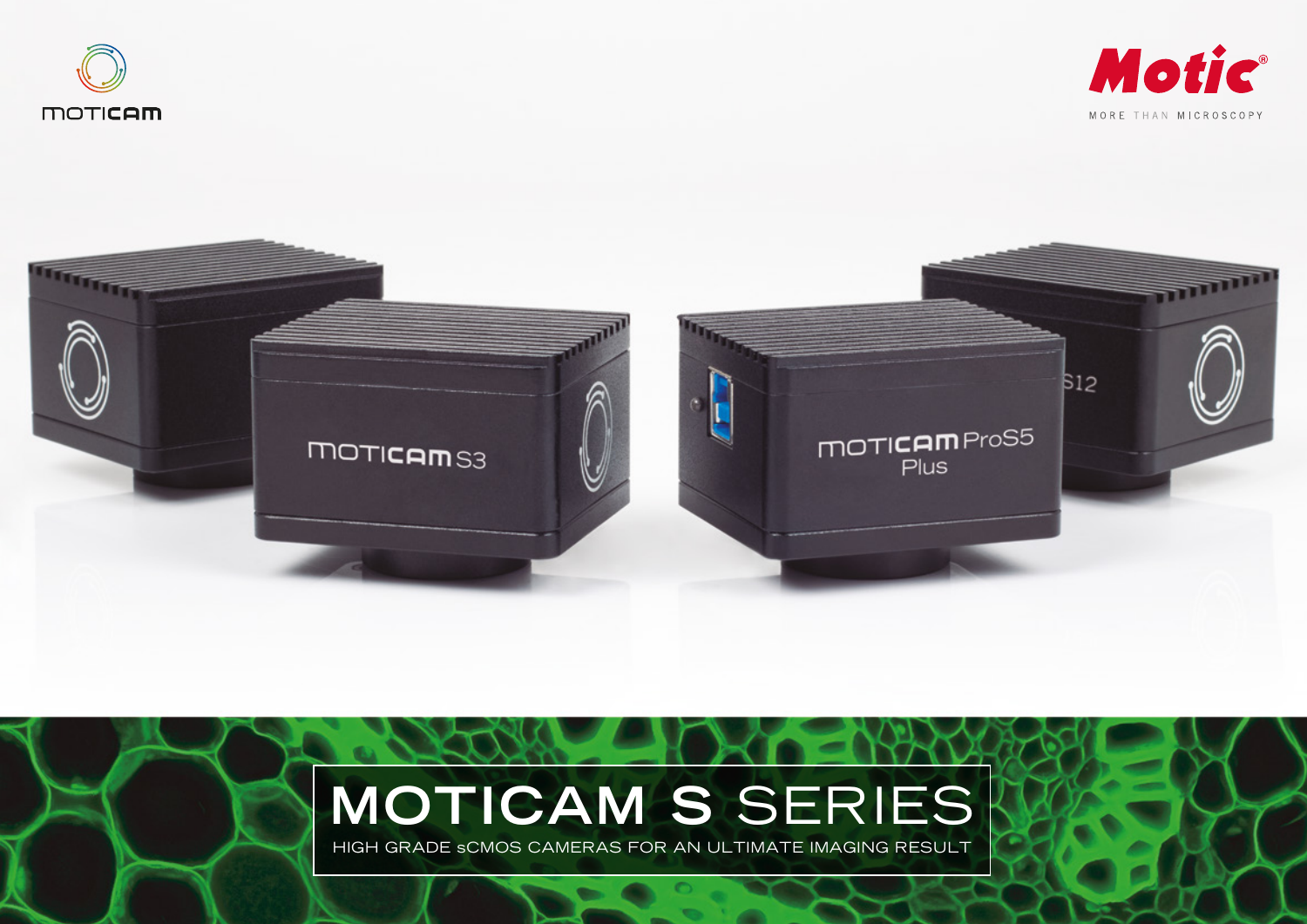

moticem<sub>S3</sub>

## **THE STARTING POINT**

Moticam S1 is the entry model for back-illuminated sensor technology and speedy data transfer (with frame rates up to 120 fps\*), with easy image setting and capturing. Create your perfect images for a professional database.



## **A GOOD BALANCE**

Moticam S3 performs a mid-size resolution of 3MP, the data volume is keeping the balance between speed and resolution. A flexible tool for education and routine lab, for biomedical environments and industry. The sCMOS sensor guarantees state of the art imaging results for an unbeatable price.





#### **FOR A GREATER PUBLIC**

The 6MP resolution of Moticam S6 is targeted to large-sized monitors and printing purposes. Presentations to a greater audience through video projector, reports in hardcopy are performed with ease of handling. The price/performance ratio is remarkable!



## **NEW MOTICAM S SERIES**

Motics new sCMOS cameras, designed by German engineers and manufactured by professionals represent an impressive impetus to microscope camera performance. With a member of this product line the door for new application fields opens wide. The accelerated data readout enables to work on fast phenomena in biology and industry.





**FAST FRAME RATES**

**sCMOS SENSORS**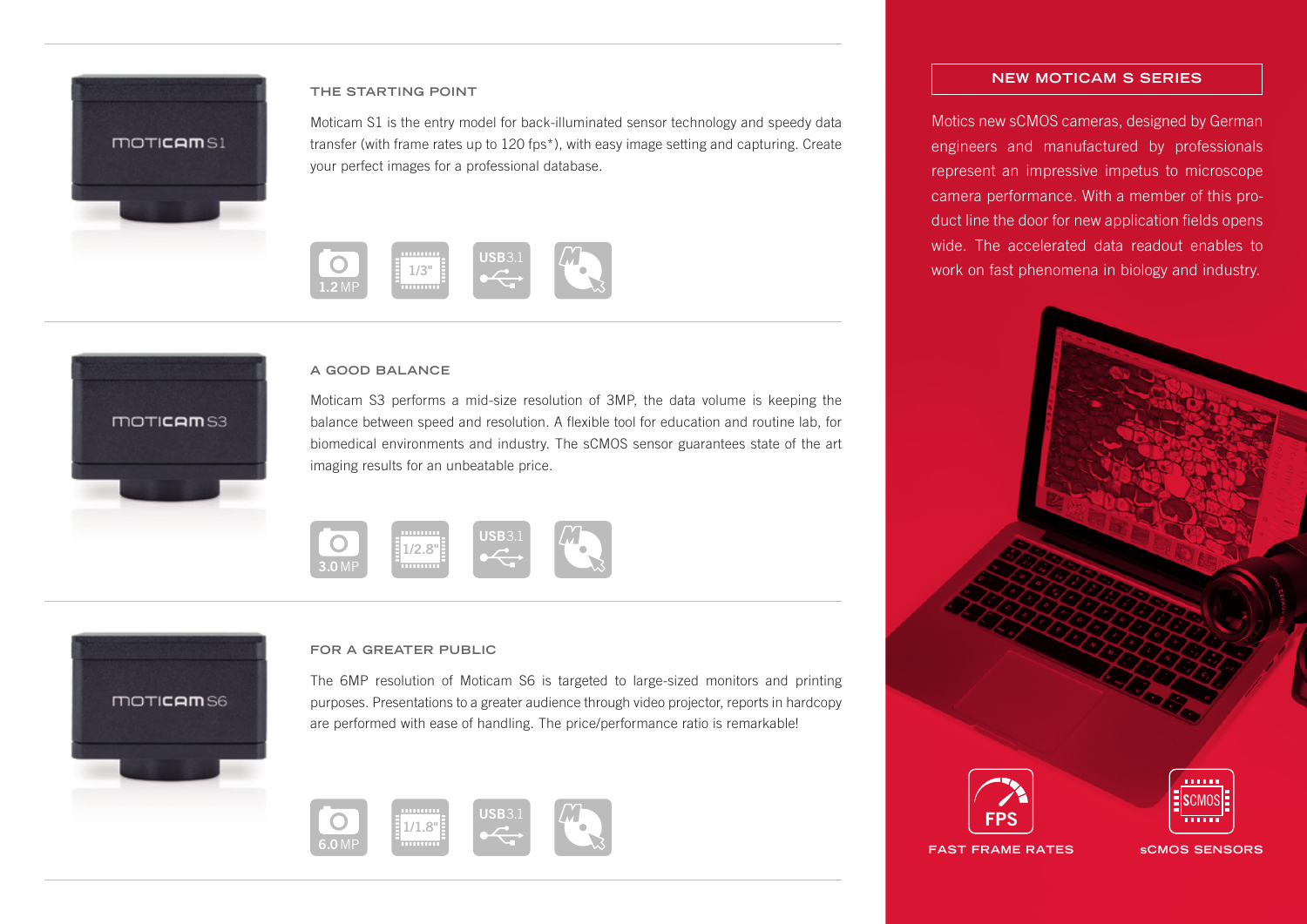# **MOTIC IMAGES PLUS 3.0 SOFTWARE**

Our well-known Motic Images software, always with a cost-free upgrade option is included in all camera packages and enables to view images at maximum quality, capture, edit, measure and report the result... all these features are ready to work on your PC or laptop.



## **MAXIMUM DETAILS**

If it is about maximum resolution for display or printing, Moticam S12 is your choice. A 25 fps\* frame rate manages the largest data volume of all Moticam S models. If the tiniest detail is in your focus, Moticam S12 is your solution.



#### **LOW LIGHT, FAST PHENOMENA**

Moticam Pro S5 Lite delivers a 5MP mid-size resolution for all biological/medical fields, showing a premium sensitivity for lowlight situations in Fluorescence and Polarization. The Global shutter data readout helps to accelerate data transfer from fast phenomena, from single-cell organisms to industrial work with clockworks or extrusion processes.





## **AN ULTIMATE SOLUTION, STILL AFFORDABLE**

Moticam Pro S5 Plus carries a large 2/3" sensor with 5MP resolution at a maximized frame rate of 70 fps<sup>\*</sup> in full resolution. This camera covers all important aspects of imaging: resolution for detail information, speed for fast phenomena and a large sensor to cover extended areas in a single shot.





 $T\rightarrow T\rightarrow T\rightarrow T\rightarrow T$